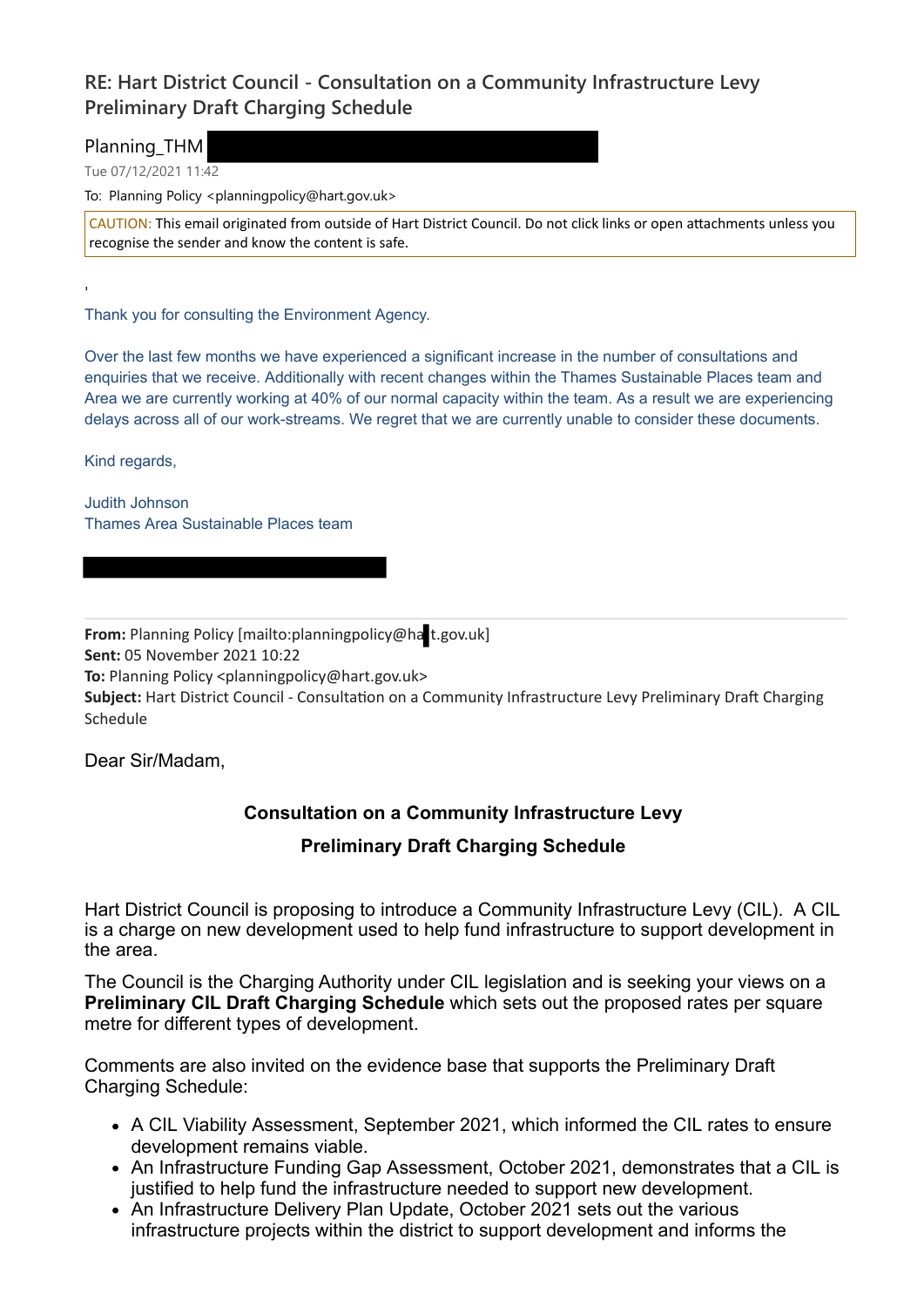funding gap assessment.

**The consultation documents can be viewed at** https://www.hart.gov.uk/communityinfrastructure-levy

The consultation period runs for 6 weeks from **Friday 5th November 2021** to **5pm Friday 17th December 2021.**

Please use the response form available at https://www.hart.gov.uk/communityinfrastructure-levy

Please send any comments on these documents to:

- By email: planningpolicy@hart.gov.uk
- By Post: Hart District Council, Civic Offices, Harlington Way, Fleet, GU51 4AE

By responding to this consultation, you are providing consent for your personal data to be collected by Hart District Council in line with terms set out in the CIL Privacy Notice. Please also read the Confidentiality Statement available at the same webpage.

The consultation responses will be published on the Council's website, but only the name, and where relevant, the organisation name, will be published with the comments. No personal contact details will be published.

The Council will consider all comments received and then in Spring 2022 will consult on a **Draft Charging Schedule** under Regulation 16 of The Community Infrastructure Regulations 2010 (as amended by The Community Infrastructure Levy (Amendment) (England) (No. 2) Regulations 2019).

The expected timeline is:

- Consider consultation responses in the new year
- · Consult on Draft Charging Schedule April June 2022
- Examination Summer/Autumn 2022
- · Adoption/Implementation Winter 2022/Spring 2023
- ·

Kind regards,

Planning Policy Team Hart District Council

01252 774118 www.hart.gov.uk Twitter: @HartCouncil Facebook: /HartDistrictCouncil

**Hart District Council has updated its privacy policy, find out more about how we take care of your information.**

## **Please consider completing our short Customer Feedback Form so that we know how we handled your query and can continue to improve the service that we provide.**

This message has been sent using TLS 1.2 Information in this message may be confidential and may be legally privileged. If you have received this message by mistake, please notify the sender immediately, delete it and do not copy it to anyone else. We have checked this email and its attachments for viruses. But you should still check any attachment before opening it. We may have